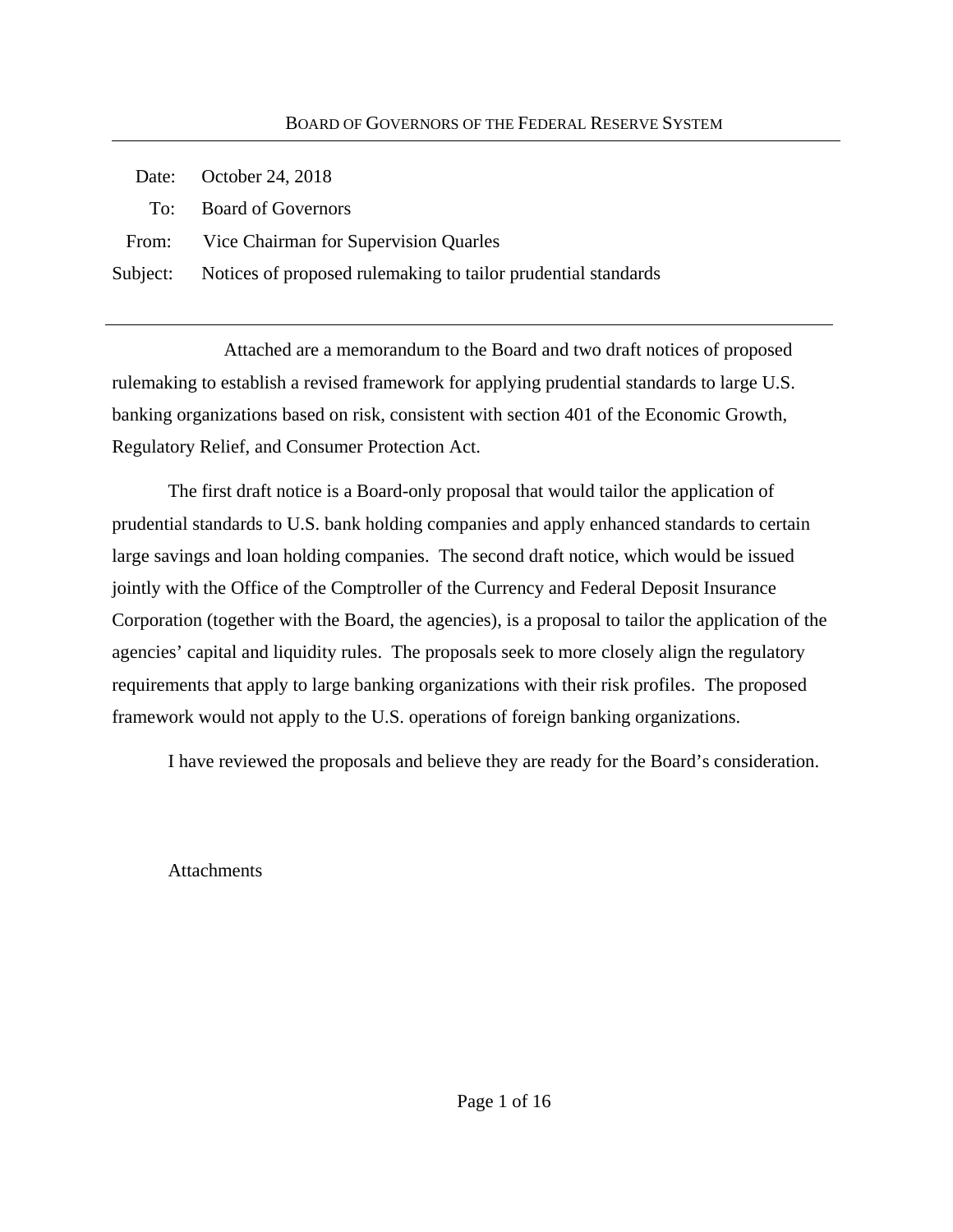|                          | Date: October 24, 2018                                                 |  |  |  |
|--------------------------|------------------------------------------------------------------------|--|--|--|
|                          | To: Board of Governors                                                 |  |  |  |
| From: Staff <sup>1</sup> |                                                                        |  |  |  |
|                          | Subject: Notices of proposed rulemaking to tailor prudential standards |  |  |  |

**ACTIONS REQUESTED**: Approval of two attached draft notices of proposed rulemaking that would establish a revised framework for applying prudential standards to large U.S. banking organizations based on their risk profile: (1) a Board-only proposal that would tailor the application of prudential standards to U.S. bank holding companies as well as apply enhanced standards to certain savings and loan holding companies, and (2) a proposal that would be issued jointly with the Office of the Comptroller of the Currency (OCC) and Federal Deposit Insurance Corporation (FDIC) (the OCC and FDIC, together with the Board, the agencies) that would tailor the application of the agencies' capital and liquidity rules to large U.S. banking organizations. Staff also requests authority to make technical, non-substantive changes to the attached materials prior to publication in the *Federal Register*.

#### **EXECUTIVE SUMMARY**:

 $\overline{a}$ 

• Post-financial crisis reforms have resulted in substantial gains in the resiliency of large banking organizations and the financial system as a whole. Notable advances include higher amounts of better quality capital, a robust framework for assessing the capital adequacy of banking organizations under stressful financial and economic conditions, reductions in levels of short-term wholesale funding, higher buffers of liquid assets, and improvements in resolvability.

<sup>&</sup>lt;sup>1</sup> Michael Gibson, Mary Aiken, Anna Lee Hewko, Molly Mahar, Rick Naylor, Constance Horsley, Christine Graham, Elizabeth MacDonald, Celeste Molleur, Brian Chernoff, J. Kevin Littler, Peter Stoffelen, Sean Healey, Matthew McQueeney, Christopher Powell, Hillel Kipnis, and Amy Lorenc (Division of Supervision and Regulation); and Mark Van Der Weide, Laurie Schaffer, Ben McDonough, Asad Kudiya, Mary Watkins, and Alyssa O'Connor (Legal Division).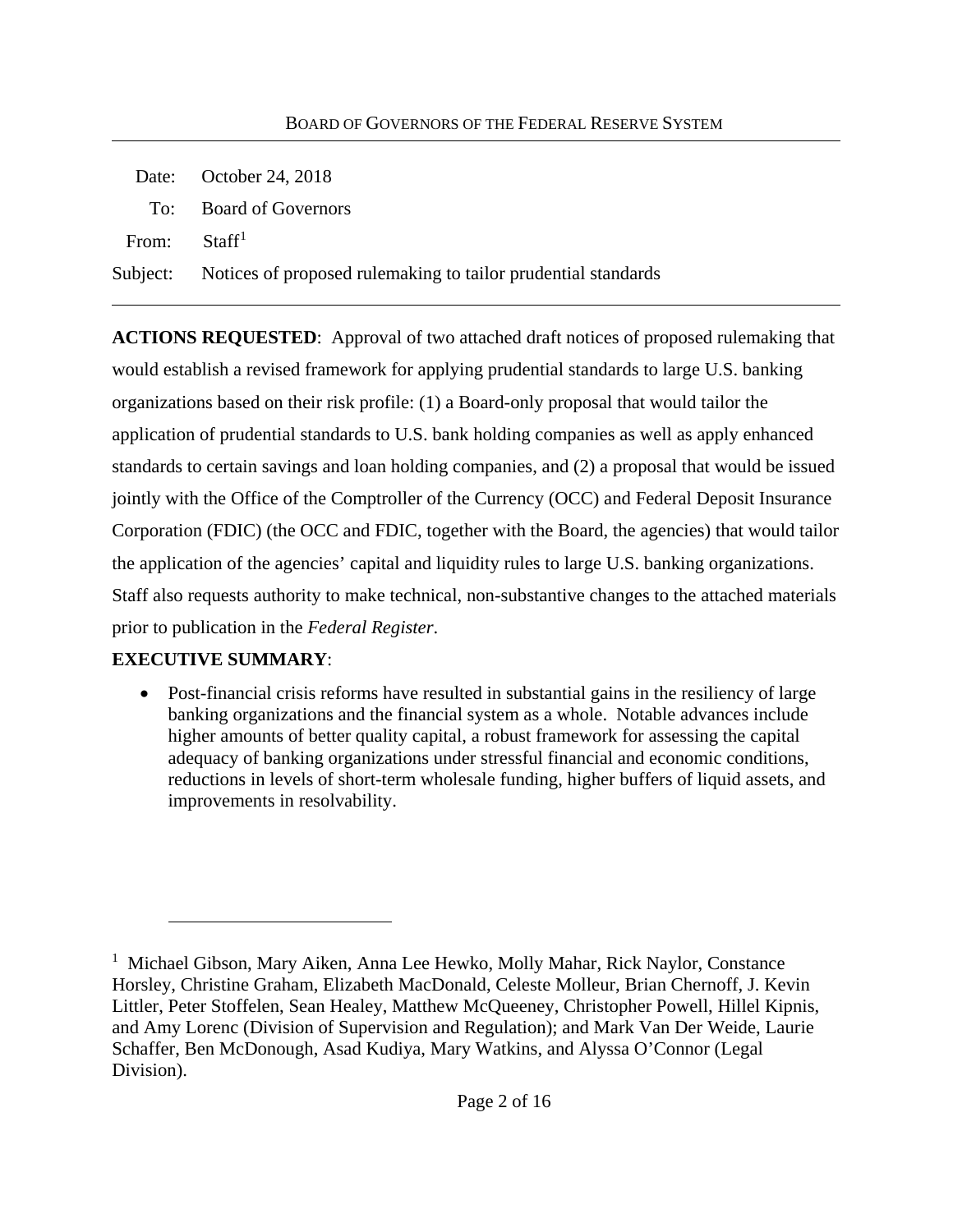- The proposals seek to more closely align, or tailor, the Board's prudential standards for large U.S. banking organizations with the risk profiles of these firms while still maintaining the gains made over the past decade.
- The proposals build on the Board's existing tailoring of its rules and experience implementing those rules, and account for changes to the enhanced prudential standards requirements made by the Economic Growth, Regulatory Relief, and Consumer Protection Act (EGRRCPA).
- The proposals would establish a revised framework for applying prudential standards to large U.S. banking organizations, with four categories of standards that reflect the different risks of firms in each group:
	- o Category IV: Most firms with \$100 billion to \$250 billion in total assets would be subject to significantly reduced requirements. In particular, these firms would no longer be subject to standardized liquidity requirements or a requirement to conduct and publicly disclose the results of company-run capital stress tests.
	- o Category III: Firms with \$250 billion or more in assets, or firms with at least \$100 billion in assets that exceed certain risk thresholds, would be subject to enhanced standards that are tailored to the risk profile of these firms.
	- o Category II: Firms of global scale—those with very significant size (\$700 billion or more in total assets) or cross-jurisdictional activity (\$75 billion or more)—would be subject to more stringent prudential standards (based on global standards developed by the Basel Committee on Banking Supervision (BCBS)) and other prudential standards appropriate to very large or internationally active banking organizations.
	- o Category I: U.S. global systemically important bank holding companies (GSIBs) would remain subject to the most stringent standards.
- The adjustments would significantly reduce regulatory compliance requirements for firms subject to Category IV standards, modestly reduce requirements for firms subject to Category III standards, and largely keep existing requirements in place for firms subject to Category I and II standards.
- The proposals consist of two separate Federal Register notices:
	- o The Board-only proposal would tailor prudential standards relating to capital stress testing; risk management; liquidity risk management, liquidity stress testing, and liquidity buffer requirements; and single-counterparty credit limits.
	- o The Board-only proposal would also apply enhanced prudential standards to certain savings and loan holding companies to further their safety and soundness and increase consistency of the regulatory framework across similarly situated large U.S. banking organizations.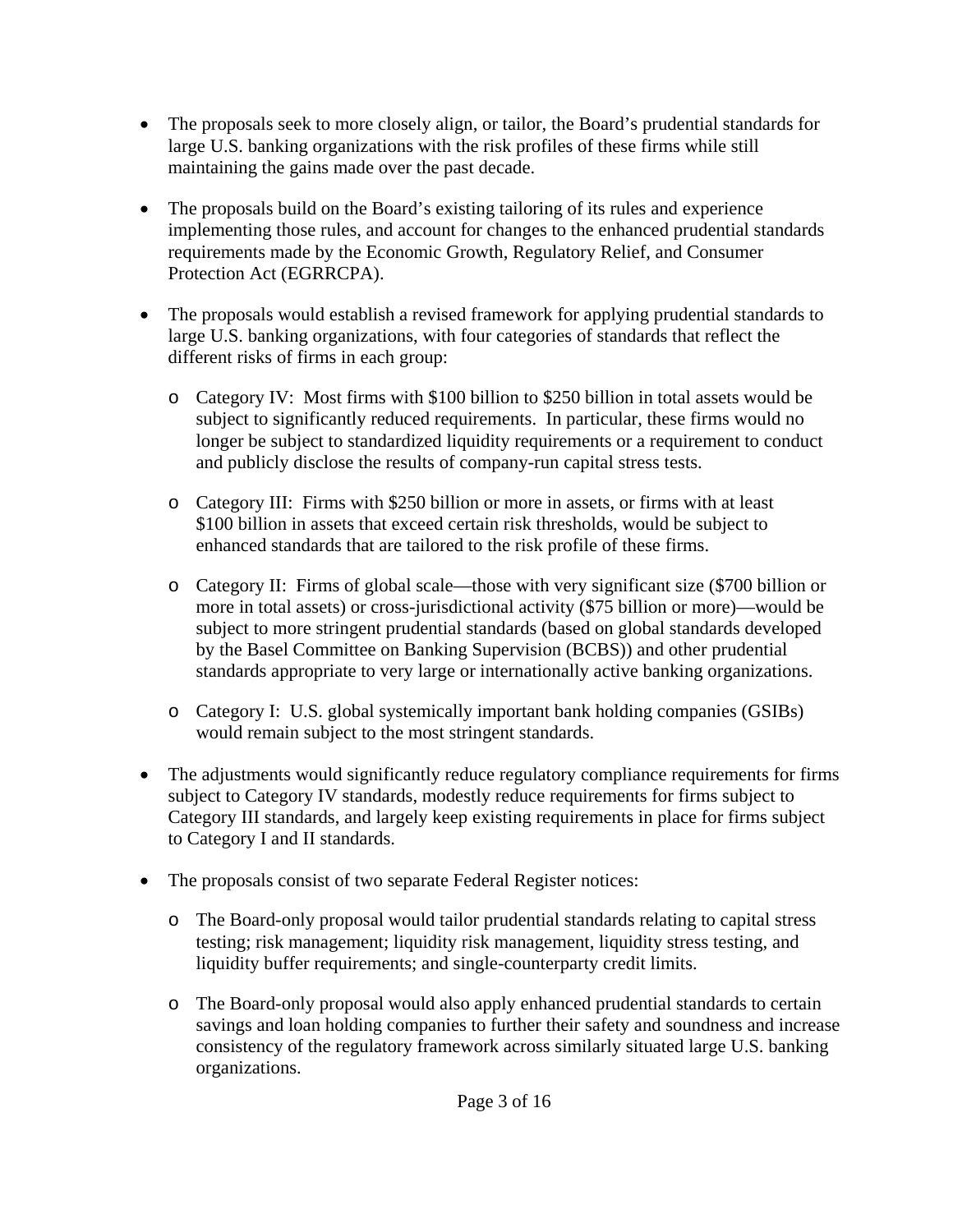- o The interagency proposal would tailor requirements under the agencies' capital rule, the liquidity coverage ratio (LCR) rule, and the proposed net stable funding ratio (NSFR) rule.
- The proposed changes would not apply to foreign banking organizations, including to an intermediate holding company of a foreign banking organization. Staff intends to present a proposal to the Board in the near future on the applicable prudential standards for foreign banking organizations.
- Staff also intends to present a separate proposal to the Board in the near future that would, jointly with the FDIC, further differentiate resolution planning requirements for large firms.
- The proposals would not modify regulatory capital requirements for firms that would be subject to Category I or II standards. For firms that would be subject to Category III or IV standards, staff expects the proposal to slightly lower capital requirements under current conditions and reduce compliance costs related to capital planning, stress testing, and, for certain firms, the advanced approaches capital requirements. The impact on capital levels for these firms could vary under different economic and market conditions.
- Staff estimates that the proposed reduction in LCR and NSFR requirements would moderately reduce the liquidity buffers held at firms subject to Category III or IV standards. The proposal would continue to require these firms to conduct internal liquidity stress tests and hold highly liquid assets sufficient to meet projected 30-day net stressed cash-flow needs under internal stress scenarios. In addition, the Federal Reserve will continue to assess the safety and soundness of these firms through the normal course of supervision. Since liquidity buffers come at a cost to banks and banks may pass along their costs to their customers, moderately smaller liquidity buffers would modestly reduce these costs. At the same time, smaller liquidity buffers could moderately increase the likelihood that a firm could experience liquidity pressure during times of stress. This tradeoff would reflect the more limited impact the distress or failure of affected firms would have on the financial system as a whole, relative to firms with more significant systemic footprints. The tailoring of liquidity risk management requirements would also reduce compliance burdens at affected firms.

## **DISCUSSION**:

## **A. Background**

To address weaknesses in the banking sector that were evident in the financial crisis, and

consistent with section 165 of the Dodd-Frank Wall Street Reform and Consumer Protection Act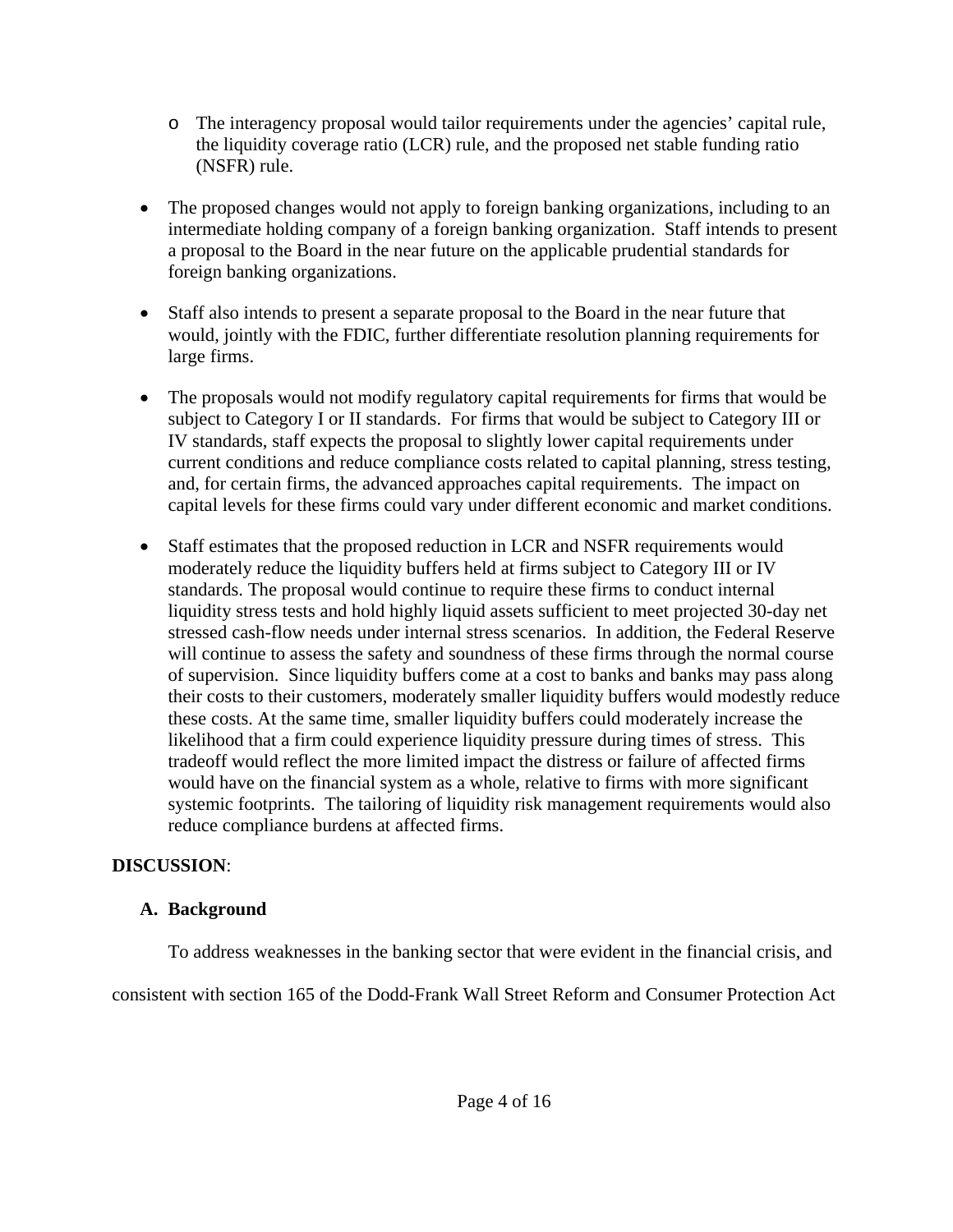(Dodd-Frank Act), $^2$  the Board adopted enhanced prudential standards that apply to bank holding companies with \$50 billion or more in total assets. These standards, which generally increase in stringency with the size and systemic footprint of a firm, are designed to help prevent or mitigate risks to U.S. financial stability that could arise from the material financial distress, failure, or ongoing activities of these firms, and to improve these firms' safety and soundness. The standards, along with other post-crisis reforms, have resulted in substantial gains in resiliency for individual firms and for the financial system as a whole.

In implementing the Dodd-Frank Act, the Board tailored its regulations to broadly reflect the different risks of large banking organizations. Since that implementation and as part of the Board's normal practice of regularly reviewing whether its rules are functioning as intended, Board staff has been assessing whether further tailoring for large banking organizations is appropriate. The proposals reflect this work, as well as the changes made by EGRRCPA to the Dodd-Frank Act provisions on enhanced prudential standards for large banking organizations.<sup>3</sup> Specifically, EGRRCPA raised the \$50 billion minimum asset threshold for general application of enhanced prudential standards to \$250 billion, and provides the Board with discretion to apply standards to bank holding companies with total assets of between \$100 billion and \$250 billion.<sup>4</sup> In determining the standards that apply to firms above or below \$250 billion in assets, the Board must take into consideration certain factors, including capital structure, riskiness, complexity, financial activities, size, and any other risk-related factors that the Board deems appropriate.

<sup>2</sup> Pub. L. No. 111-203, 124 Stat. 1376 (2010).

<sup>3</sup> Pub. L. No. 115-174, 132 Stat. 1296 (2018).

<sup>&</sup>lt;sup>4</sup> EGRRCPA also requires enhanced prudential standards to apply to U.S. GSIBs. Id. at  $§$  401(f).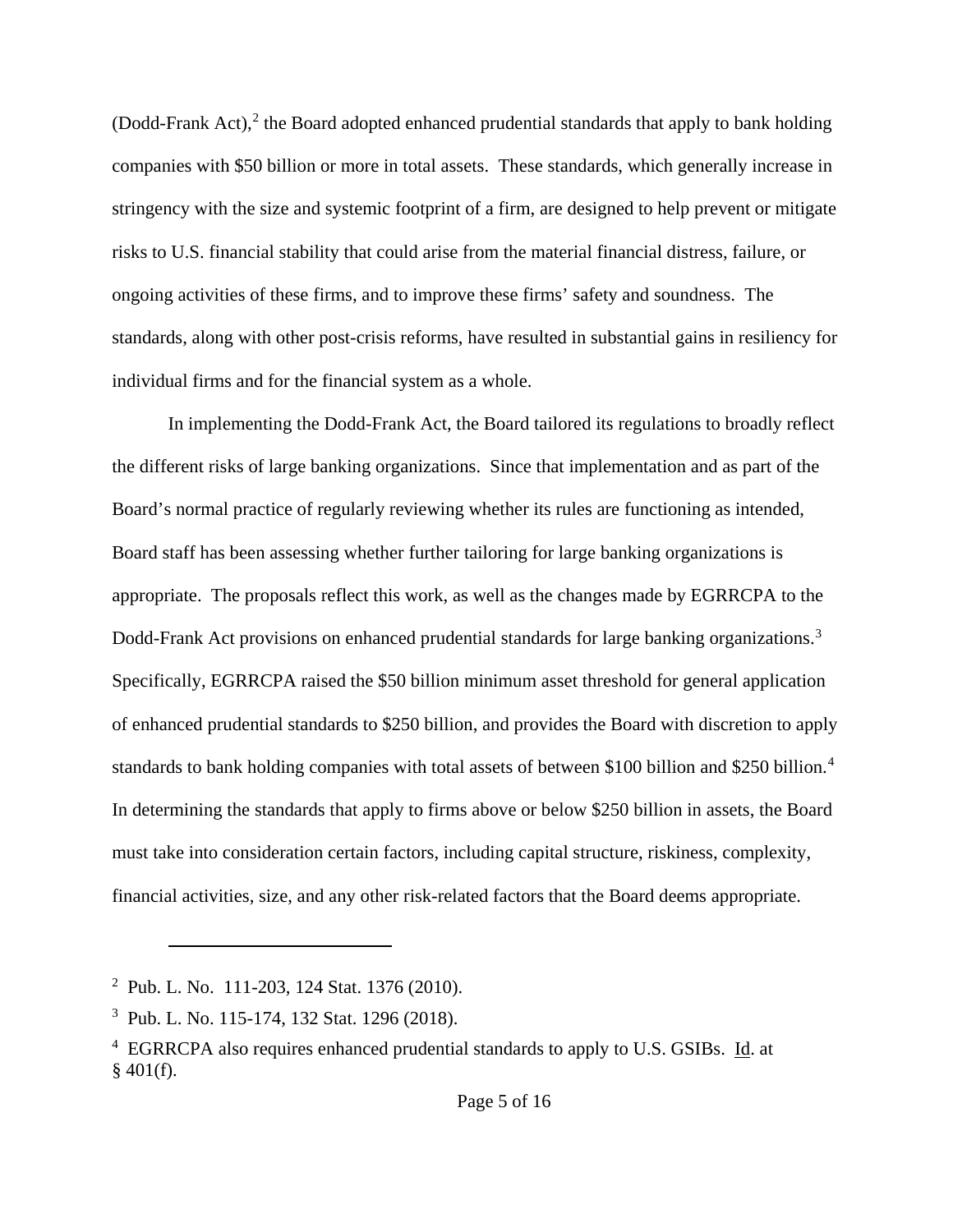Consistent with this mandate, the proposals build on the Board's existing practice of differentiating capital, liquidity, and other requirements based on the size, complexity, and overall risk profile of banking organizations.

### **B. Proposed Approach to Tailoring**

 $\overline{a}$ 

The proposals would establish categories of prudential standards to better align those requirements with a firm's risk profile and to continue to apply consistent standards across similarly situated firms. In particular, the proposals would differentiate firms based on their size, cross-jurisdictional activity, reliance on short-term wholesale funding, nonbank assets, offbalance sheet exposure, and whether a firm is identified as a U.S. GSIB under the Board's rules. Other than risk committee and related risk management requirements, the proposals would eliminate enhanced regulatory requirements for banking organizations with less than \$100 billion in total assets, consistent with their safety and soundness and lesser risk.<sup>5</sup> Both proposals would apply to bank holding companies as well as savings and loan holding companies that are not substantially engaged in insurance underwriting or commercial activities (covered savings and loan holding companies).<sup>6</sup>

Under this approach, four categories of standards would apply:

- Category IV: Most firms with \$100 billion to \$250 billion in total assets would be subject to significantly reduced requirements that reflect their risks.
- Category III: Firms that have total assets of \$250 billion or more, or those with total assets of \$100 billion or more that also have \$75 billion or more of a risk-

<sup>&</sup>lt;sup>5</sup> Risk committee and risk management requirements would apply to firms with \$50 billion or more in total assets. (See pp. 62-64 of the Board-only proposal.)

<sup>&</sup>lt;sup>6</sup> The Board-only proposal would also make changes to the Board's implementation of certain definitions in the Dodd-Frank Act in light of amendments made by EGRRCPA. (See pp. 64-65 of the Board-only proposal.)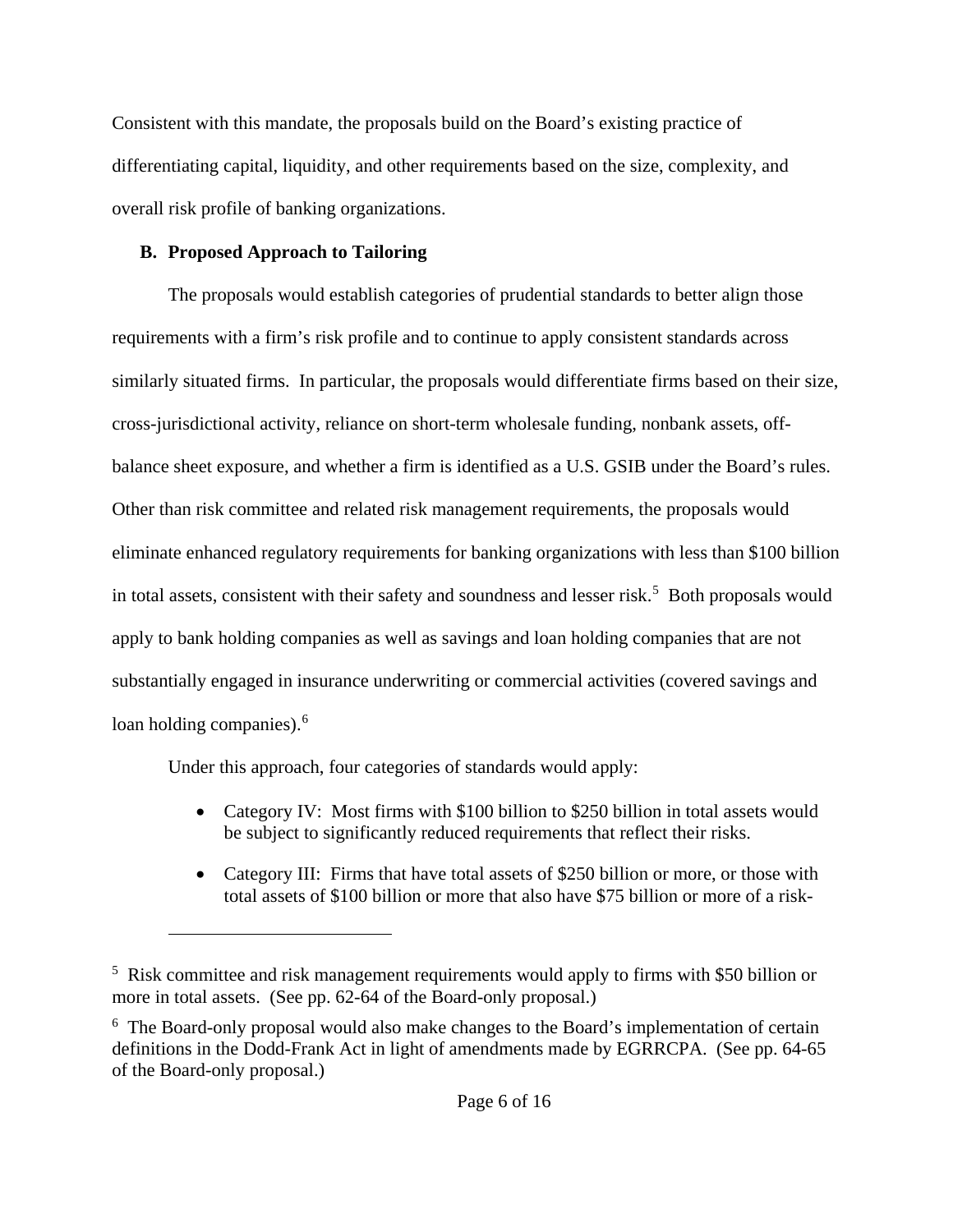based indicator (weighted short-term wholesale funding, nonbank assets, or offbalance sheet exposure), would be subject to enhanced standards that are tailored to the risk profile of these firms.

- Category II: Firms of global scale—those with very significant size (\$700 billion or more in total assets) or cross-jurisdictional activity (\$75 billion or more) would be subject to more stringent prudential standards (based on global standards developed by the BCBS) and other prudential standards appropriate to very large or internationally active banking organizations.
- Category I: U.S. global systemically important bank holding companies (GSIBs) would remain subject to the most stringent standards.

## **C. Risk-Based Indicators to Determine the Applicable Category of Standards**

To determine the appropriate set of standards for a given firm, the proposals would use thresholds based on size, cross-jurisdictional activity, reliance on short-term wholesale funding, nonbank assets, and off-balance sheet exposure. Each of these indicators would reflect both safety and soundness and financial stability risks.

- Size. An asset size threshold would reflect the greater economic impact of the failure or distress of a larger banking organization compared to that of a smaller firm, and the challenges of conducting an orderly resolution of a very large firm that fails.<sup>7</sup> Larger firms also face safety and soundness risks associated with greater managerial and operational complexity. The use of an asset size threshold would be consistent with section 165 of the Dodd-Frank Act, as amended by EGRRCPA.
- Cross-jurisdictional activity. Cross-jurisdictional activity can affect both the complexity and resolvability of a firm. In particular, foreign operations and cross-border positions

<sup>7</sup> *See* Lorenc, Amy G., and Jeffery Y. Zhang (2018). "The Differential Impact of Bank Size on Systemic Risk," *Finance and Economics Discussion Series* 2018-066. Washington: Board of Governors of the Federal Reserve System, https://doi.org/10.17016/FEDS.2018.066.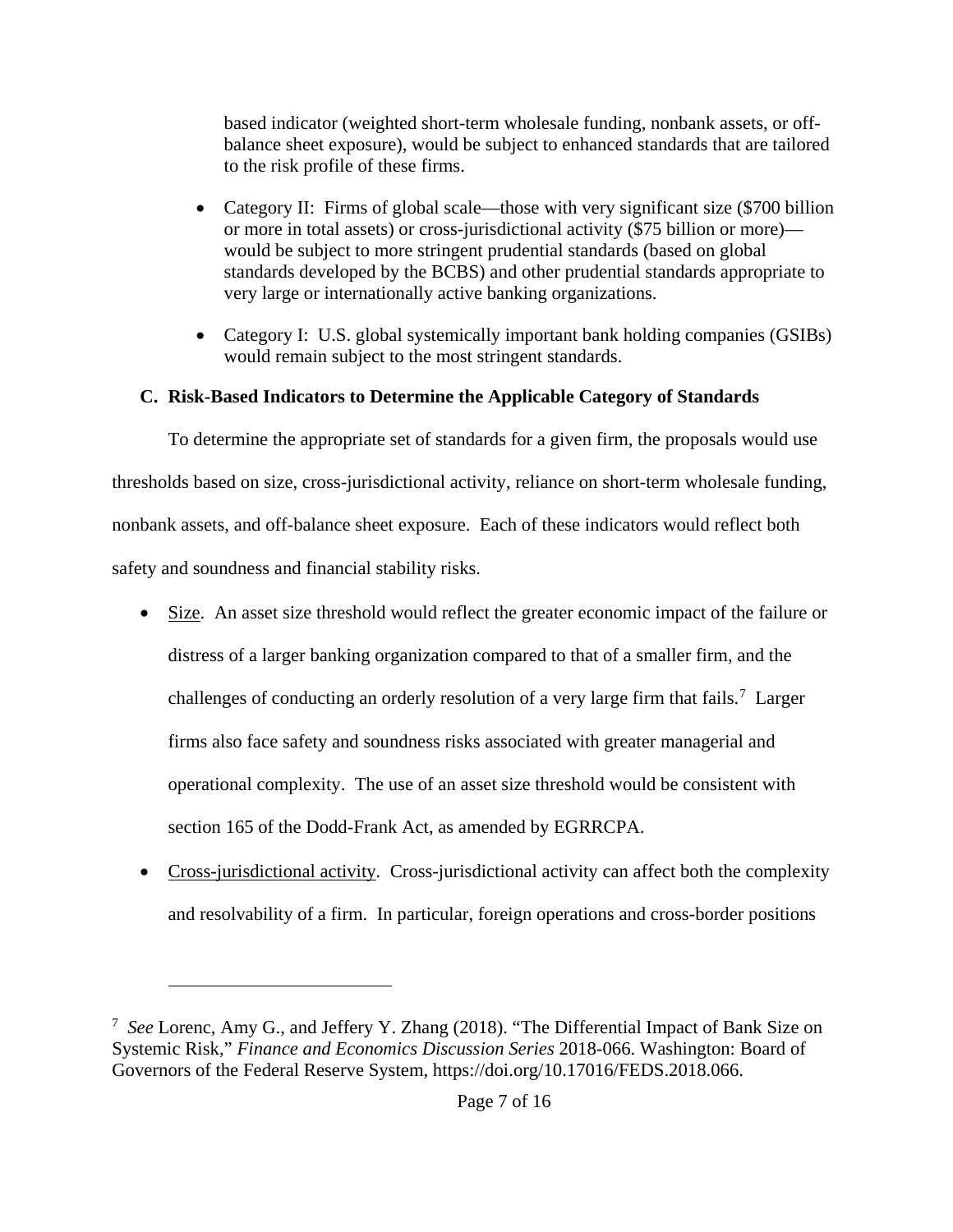add operational complexity in normal times and complicate the ability of a firm to undergo an orderly resolution in times of stress, generating both safety and soundness and financial stability risks.

- Weighted short-term wholesale funding.<sup>8</sup> Reliance on short-term, uninsured funding from more sophisticated counterparties can make a firm vulnerable to large-scale funding runs. In addition, banking organizations that fund long-term assets with short-term liabilities from financial intermediaries may need to rapidly sell less liquid assets to meet withdrawals and maintain their operations in a time of stress, which they may be able to do only at "fire sale" prices. Such asset fire sales can cause rapid deterioration in a firm's financial condition and negatively affect broader financial stability by driving down asset prices across the market.
- Nonbank assets. The level of a firm's investment in nonbank subsidiaries provides a measure of business and operational complexity. Nonbank activities may also involve a broader range of risks than those associated with purely banking activities, and can increase interconnectedness with other financial firms. In addition, nonbank assets reflect the degree to which a firm may be engaged in activities through legal entities that are not subject to the direct regulation and supervision applicable to a regulated banking entity. Because nonbank subsidiaries will not be resolved through the FDIC's

<sup>&</sup>lt;sup>8</sup> The proposed weighted short-term wholesale funding indicator would track the measure currently reported on the FR Y-15 and be consistent with the calculation used for purposes of the GSIB surcharge rule. Categories of short-term wholesale funding are weighted based on four residual maturity buckets; the asset class of collateral, if any, backing the funding; and characteristics of the counterparty. *See* 12 CFR 217.406.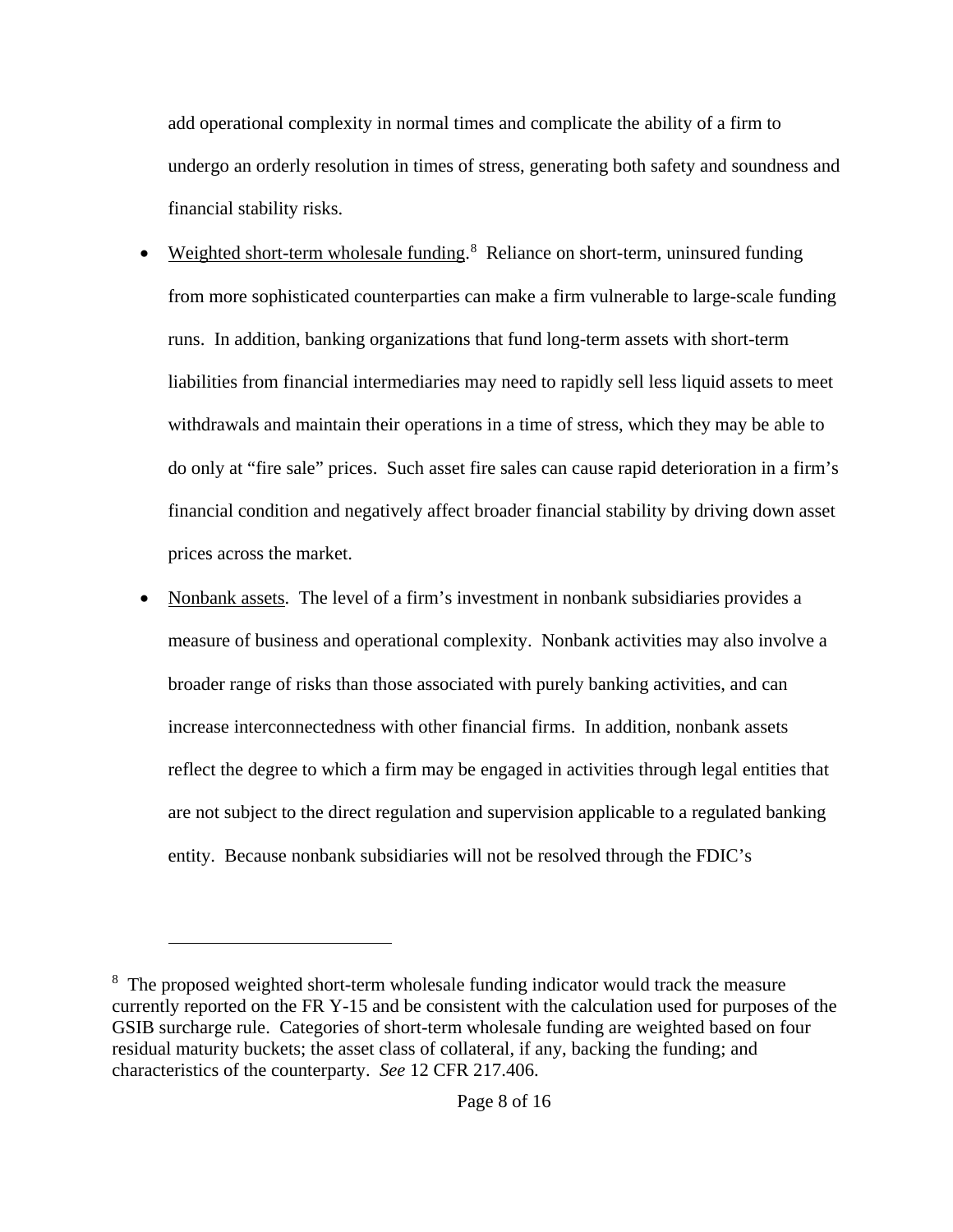receivership process, significant investments in nonbank subsidiaries can present heightened resolvability risk.

• Off-balance sheet exposure. Off-balance sheet exposure reflects risks of a firm that are not included on its balance sheet, including relating to derivatives, securities borrowing and lending, and committed extensions of credit. These exposures can be a source of safety and soundness risk, as firms with significant off-balance sheet exposure may have to fund these positions in the market in a time of stress, which can put a strain on both capital and liquidity. In addition, because draws on off-balance sheet exposures such as committed credit and liquidity facilities tend to increase in times of stress, they can exacerbate the effects of stress on a banking organization and the financial system more broadly.

The proposals would set a threshold of \$75 billion for each of these indicators other than size. A threshold of \$75 billion would represent a very significant level relative to the size of a firm – for example, between 30 and 75 percent of the assets of a banking organization with \$100 billion to \$250 billion in total assets. (See pp. 20-40 of the Board-only proposal and pp. 18-31 of the interagency proposal.)

As an alternative to this thresholds-based approach, the proposals request comment on use of the GSIB identification methodology under the Board's GSIB surcharge rule to determine the applicable category of standards for banking organizations with \$100 billion or more in total assets.<sup>9</sup> This alternative is described in section III.C of the preamble to the Board-only proposal and section II.B.3 of the preamble to the interagency proposal. The proposals request comment

<sup>9</sup> *See* 12 CFR Part 217, Subpart H.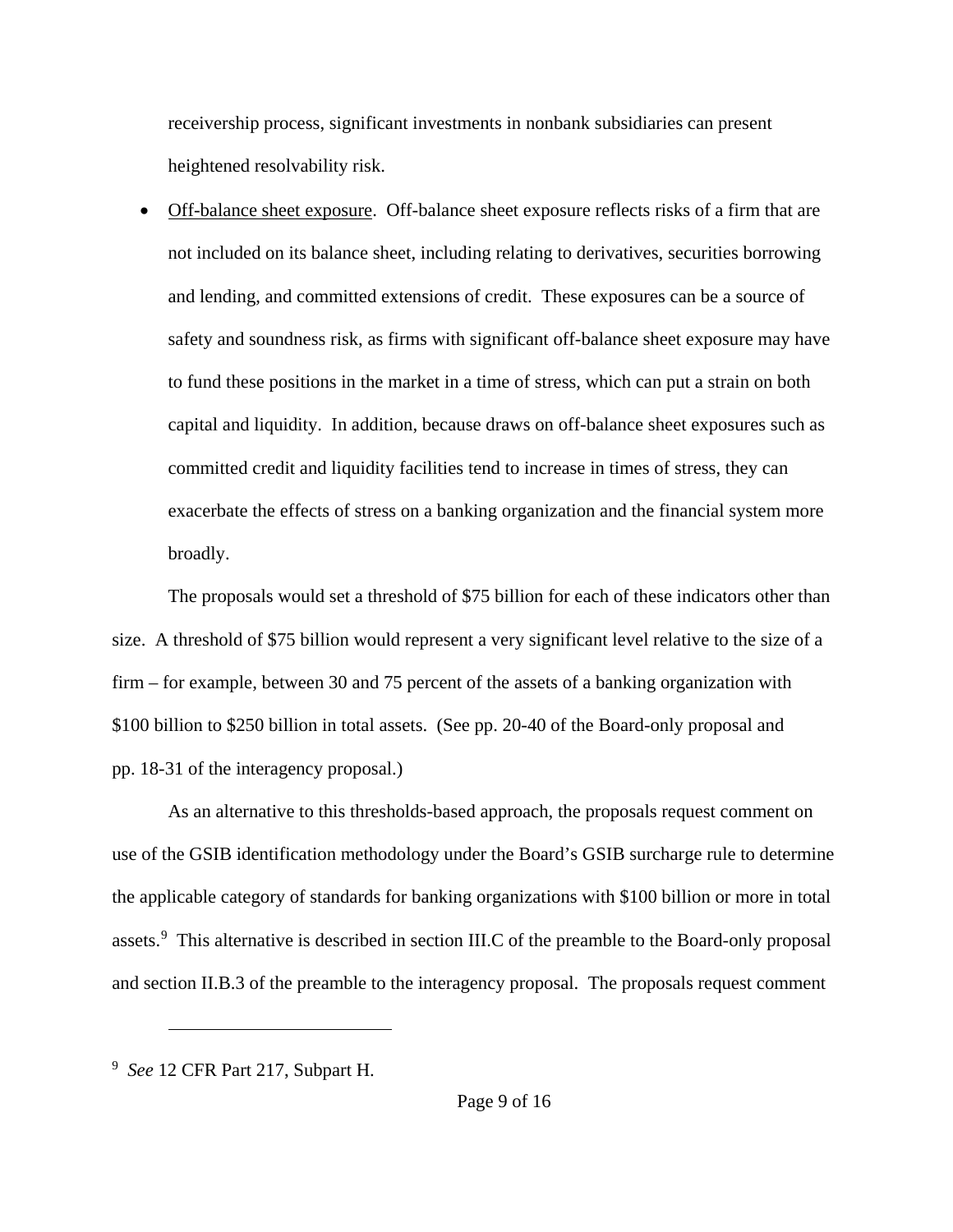on ranges for potential cutoffs of scores for Categories II-IV and invite comment on the methodology and conclusions.

The appendix summarizes notable proposed changes in prudential standards for each category, relative to current requirements, and shows the projected set of firms that would be subject to each category of standards under the proposals.<sup>10</sup>

## **D. Category IV: Banking Organizations with Assets of at Least \$100 Billion but Less than \$250 Billion that Do Not Meet a Risk Threshold**

A banking organization would be subject to Category IV standards if it has total assets of at least \$100 billion but less than \$250 billion, and does not meet any of the proposed risk thresholds. These standards would include reductions from current requirements to reflect the risks of these firms:

- Capital. The preamble to the Board-only proposal notes that staff intends to present a proposal to the Board to provide these firms with additional flexibility in developing their annual capital plans submitted in connection with the Board's Comprehensive Capital Analysis and Review (CCAR). (See pp. 50-57 of the Board-only proposal.)
- Liquidity. These firms would no longer be subject to the LCR or proposed NSFR rules. (See pp. 46-48 of the interagency proposal). In addition, they would be subject to quarterly (rather than monthly) internal liquidity stress testing and simplified liquidity risk management requirements, including monthly (rather than weekly) collateral monitoring requirements and

 $10$  In addition to proposed changes to regulations, the Board-only proposal includes changes to related reporting forms and instructions. (See pp. 66-69 of the Board-only proposal.)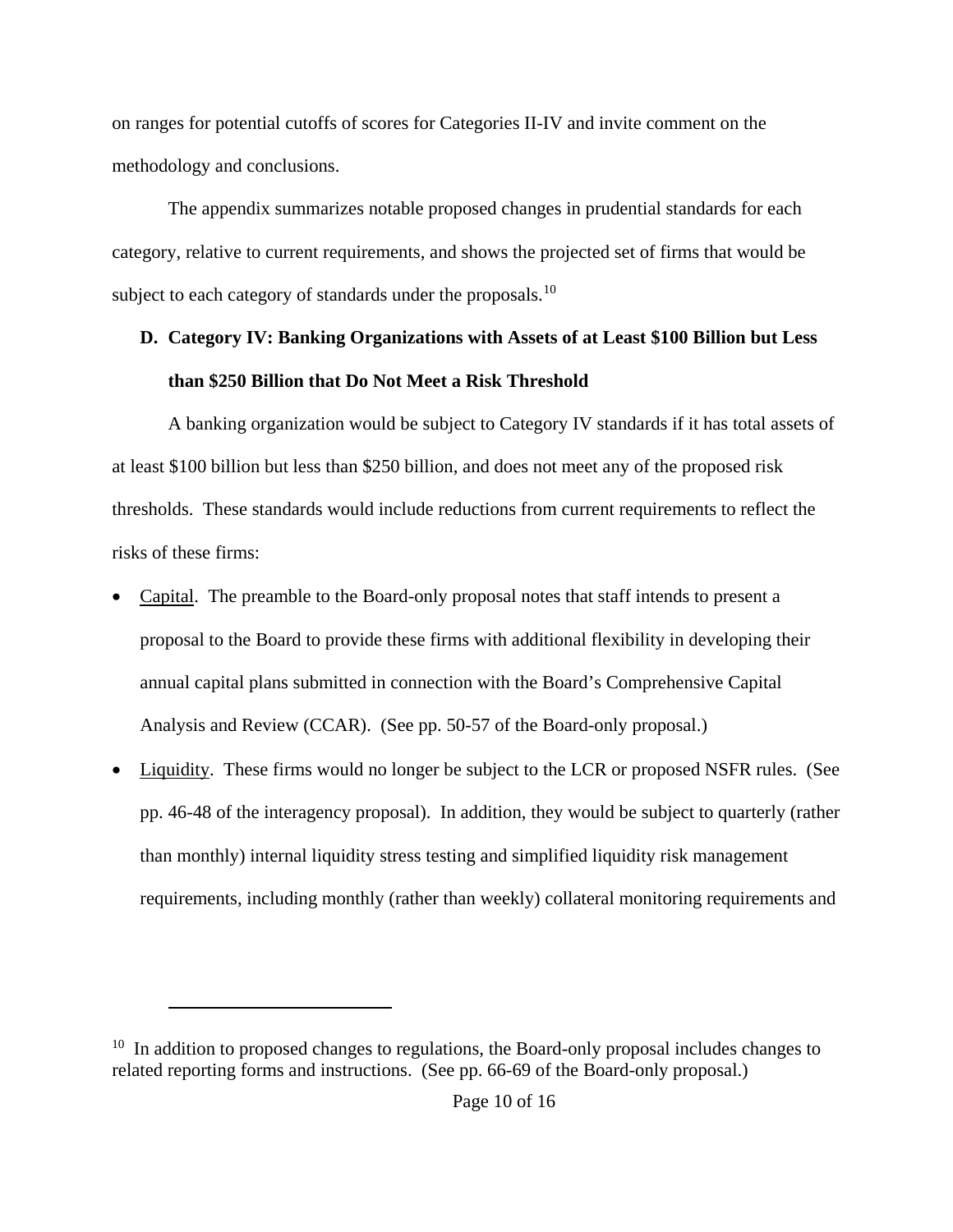tailored risk limit and intraday monitoring requirements. (See pp. 50-57 of the Board-only proposal.)

• Stress testing: These firms would be subject to supervisory stress testing every two years, rather than annually, and would no longer be required to conduct and publicly report the results of a company-run stress test. These firms would be expected to have sound capital planning practices. (See pp. 50-57 of the Board-only proposal.)

# **E. Category III: Banking Organizations with Assets of \$250 Billion or More, or \$100 Billion to \$250 Billion That Meet a Risk Threshold**

Banking organizations with total consolidated assets of \$250 billion or more, or that meet a risk threshold, would be subject to Category III standards. Relative to Categories I and II, Category III would include fewer standards that are based on standards published by the BCBS, to reflect the relatively lower risk profiles and lesser degree of cross-border activity of subject firms.

- Capital. These firms would no longer be subject to internal models-based risk-based capital requirements, otherwise known as "advanced approaches" capital requirements. (See pp. 43- 45 of the interagency proposal).
- Liquidity. Firms without a significant reliance on short-term wholesale funding would be subject to reduced LCR and proposed NSFR requirements, proposed between 70 and 85 percent of the full LCR and NSFR requirements. Firms with weighted short-term wholesale funding of \$75 billion or more would be subject to the full LCR and proposed NSFR requirements. (See pp. 48-52 of the interagency proposal).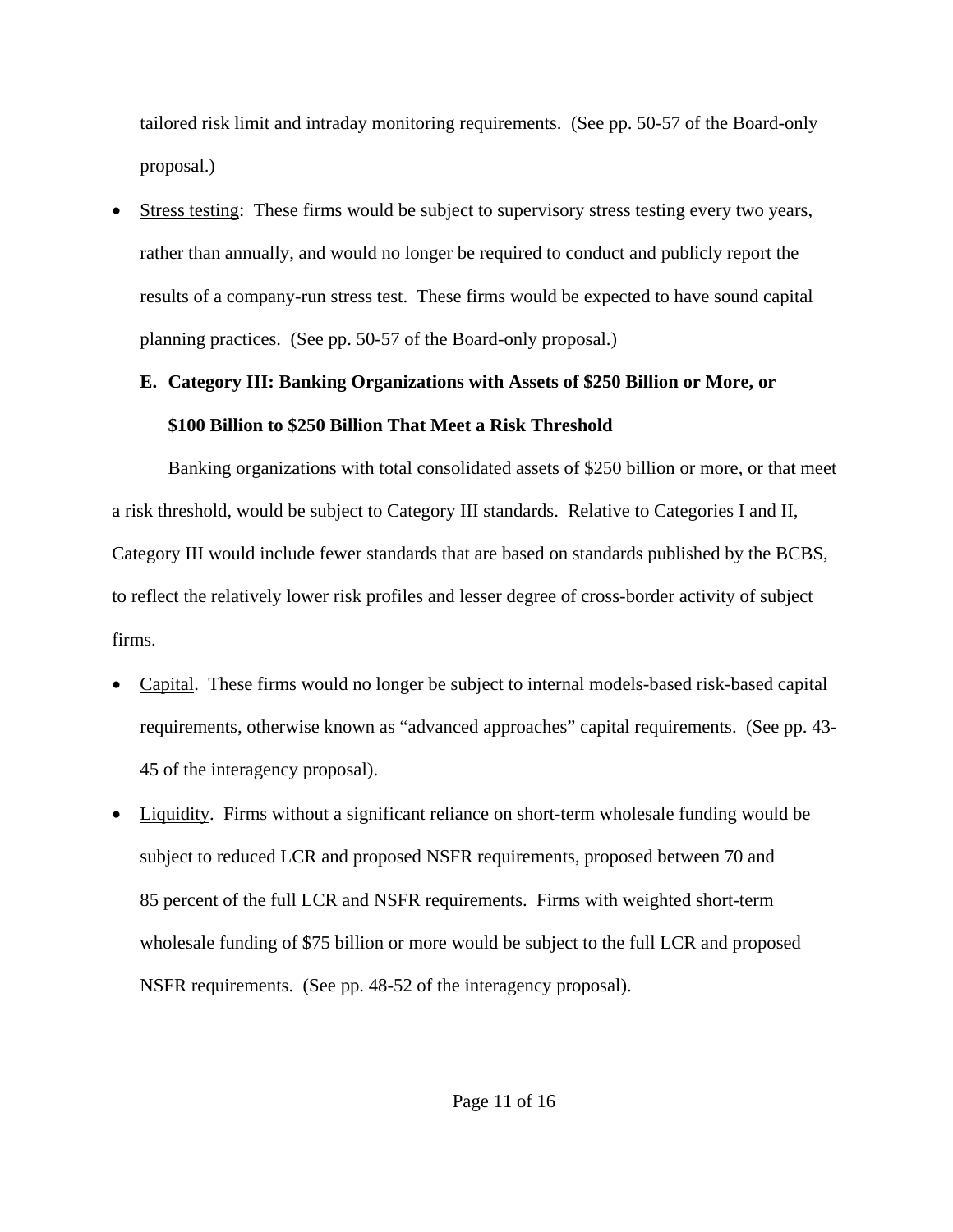Stress testing: These firms would remain subject to annual supervisory stress testing, but would be required to conduct and publicly report the results of a company-run stress test every two years instead of semi-annually.<sup>11</sup> (See pp. 45-50 of the Board-only proposal.)

## **F. Category II: Banking Organizations with Very Significant Size or Cross-Jurisdictional Activity**

Banking organizations with total consolidated assets of \$700 billion or more, or with \$75 billion or more in cross-jurisdictional activity, would be subject to Category II standards. Category II standards would include enhanced quantitative capital and liquidity requirements (based on global standards developed by the BCBS) and other prudential standards appropriate to very large or internationally active banking organizations. These proposed standards are generally consistent with the standards that currently apply to these firms; however, consistent with EGRRCPA, these firms would be required to conduct and publicly disclose the results of a company-run stress test on an annual, rather than semi-annual basis. (See pp. 42-45 of the Board-only proposal and pp. 41-43 of the interagency proposal.)

The application of consistent prudential standards across jurisdictions to banking organizations with significant size or international activity helps to promote competitive equity among U.S. banking organizations and their foreign peers and competitors, while applying standards that appropriately reflect the risk profiles of firms in this category. In addition, international consistency of standards can facilitate U.S. banking organizations' regulatory compliance in foreign markets.

 $11$  The proposal would continue to require a firm subject to Category III standards to conduct an internal stress test on an annual basis in connection with the firm's CCAR capital plan submission.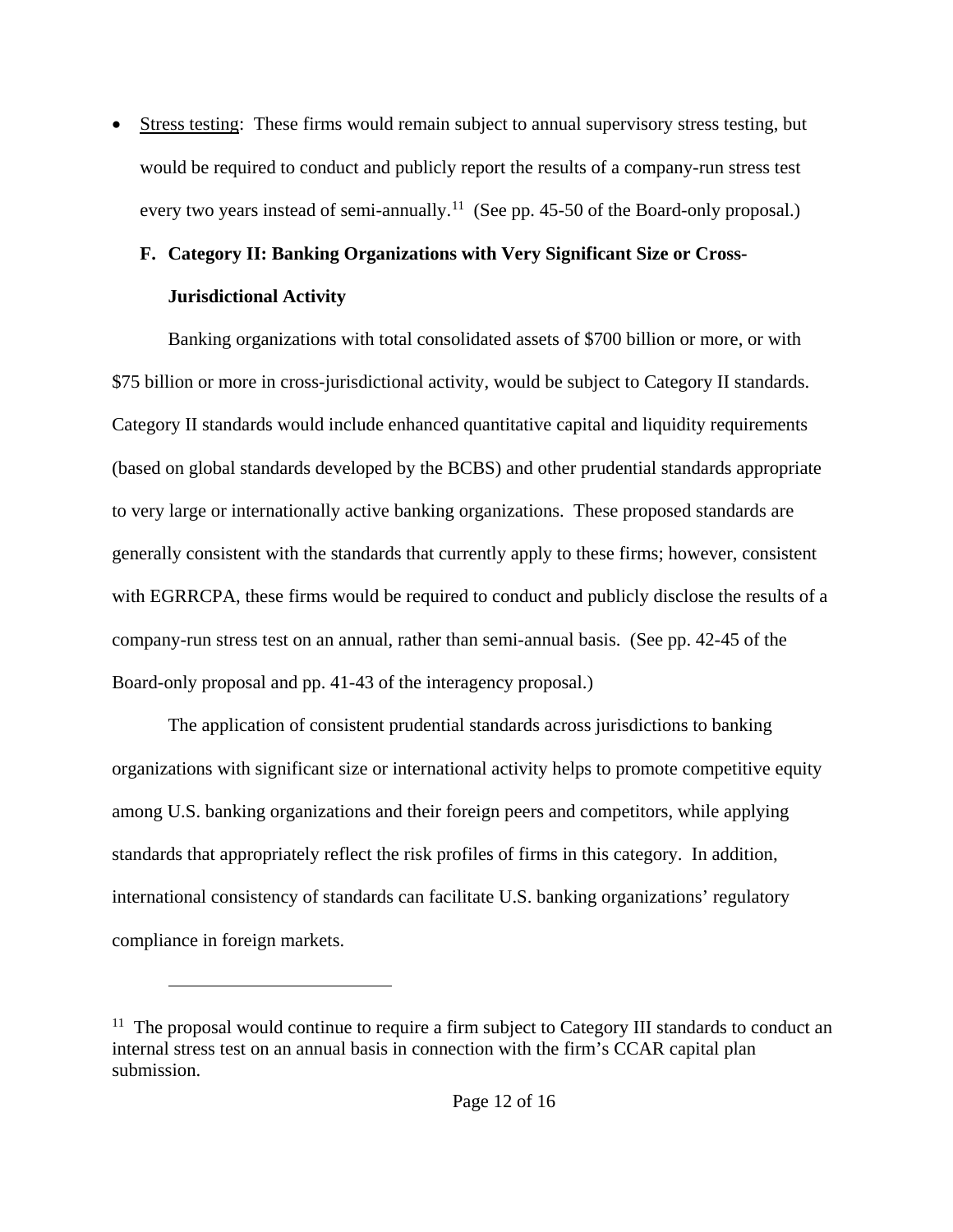#### **G. Category I: U.S. GSIBs**

 $\overline{a}$ 

U.S. GSIBs would be subject to Category I standards, which are the most stringent requirements, in light of the financial stability risk posed by these firms. The proposal would make no changes to the requirements applicable to U.S. GSIBs, except to reduce the frequency of required company-run stress testing from semi-annual to annual. (See pp. 40-42 of the Boardonly proposal and pp. 40-41 of the interagency proposal.)

## **H. Covered Savings and Loan Holding Companies**

The proposals aim to achieve parity in the prudential regulation of similarly situated bank holding companies and savings and loan holding companies because of the significant similarities in the activities and risk profiles of such institutions.<sup>12</sup> The Board-only proposal would apply risk management, liquidity risk management, capital and liquidity stress testing, liquidity buffer, and single-counterparty credit limits requirements to covered savings and loan holding companies to the same extent as if they were bank holding companies.<sup>13</sup> Such standards would promote safety and soundness by increasing the resiliency and risk management of these savings and loan holding companies. (See pp. 16-19 and 57-62 of the Board-only proposal.) The interagency proposal would continue to apply capital and liquidity standards to covered savings and loan holding companies.

<sup>&</sup>lt;sup>12</sup> These requirements would not apply to savings and loan holding companies predominantly engaged in insurance or commercial activities.

 $13$  The Board proposes to apply these prudential standards to covered savings and loan holding companies using the Board's authority under the Home Owners' Loan Act of 1933, 12 U.S.C. 1467a. For more discussion of the Board's application of prudential standards to covered savings and loan holding companies, see section II.B.2 of the preamble to the Boardonly proposal.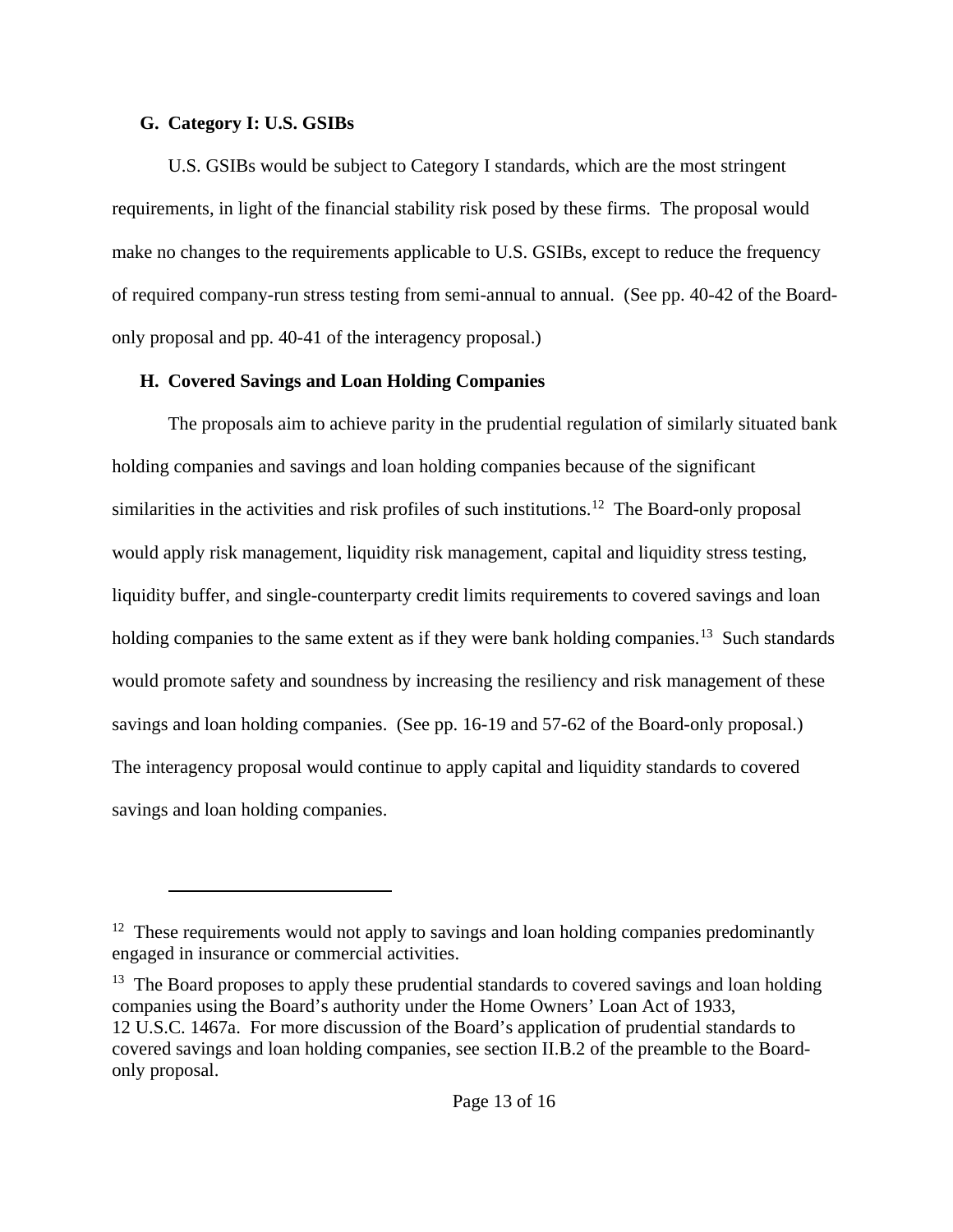## **RECOMMENDATIONS**:

For the reasons discussed above, staff recommends that the Board approve the attached draft notices of proposed rulemaking. Staff also recommends that the Board authorize staff to make technical, non-substantive changes to the attached materials prior to publication.

Attachments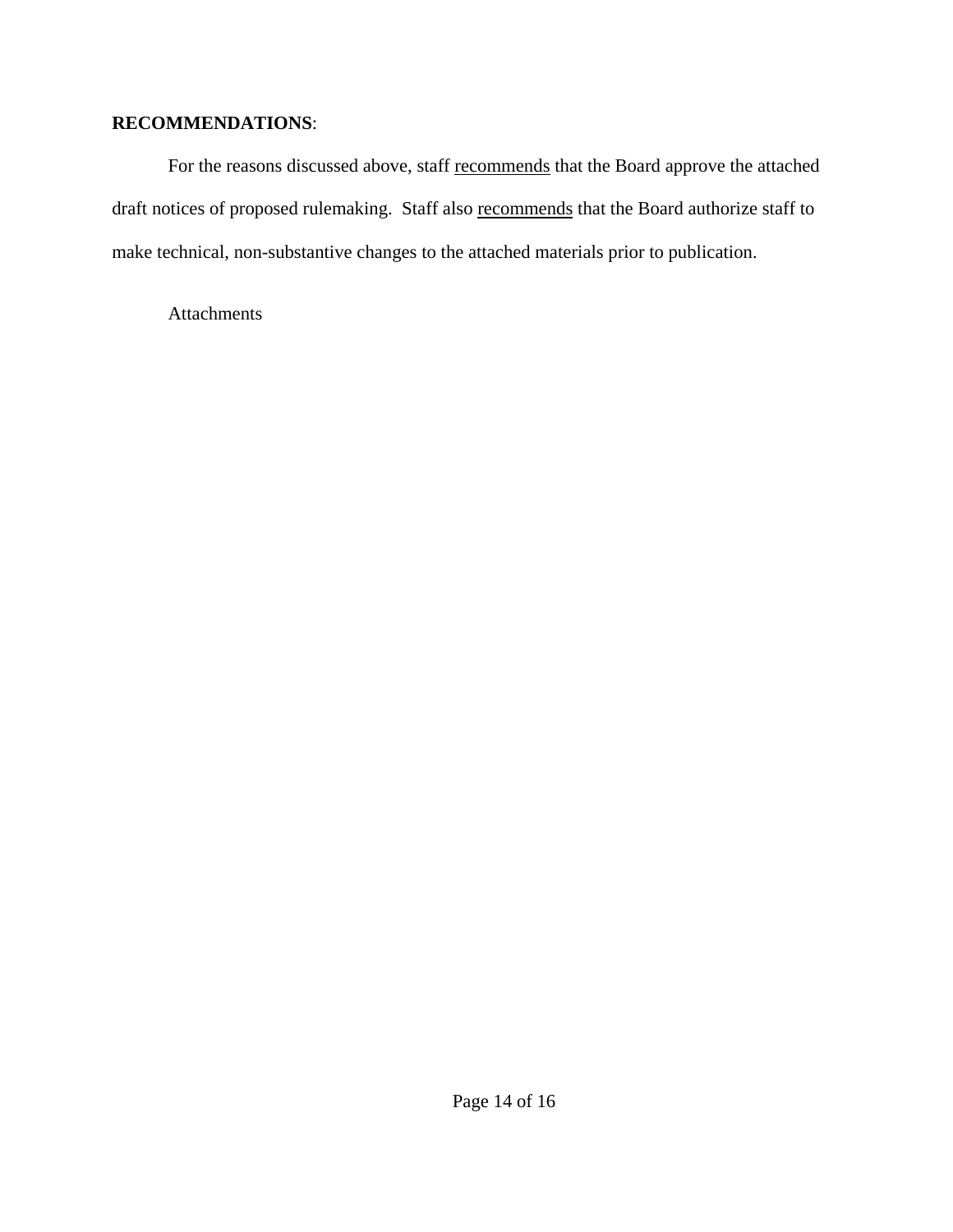## **Appendix**

### **Proposed Requirements\***

|           | Category I                                                                                                                                                                                                                                                                                                                                                                                                   | <b>Category II</b>                                                                                                                                                                                                                                                                                                                                                     | <b>Category III</b>                                                                                                                                                                                                                                                                                                                                        | <b>Category IV</b>                                                                                                                                                                                                                                         | <b>Other Firms</b>                                                     |
|-----------|--------------------------------------------------------------------------------------------------------------------------------------------------------------------------------------------------------------------------------------------------------------------------------------------------------------------------------------------------------------------------------------------------------------|------------------------------------------------------------------------------------------------------------------------------------------------------------------------------------------------------------------------------------------------------------------------------------------------------------------------------------------------------------------------|------------------------------------------------------------------------------------------------------------------------------------------------------------------------------------------------------------------------------------------------------------------------------------------------------------------------------------------------------------|------------------------------------------------------------------------------------------------------------------------------------------------------------------------------------------------------------------------------------------------------------|------------------------------------------------------------------------|
|           | U.S. GSIBs                                                                                                                                                                                                                                                                                                                                                                                                   | ≥ \$700b Total Assets or<br>$\ge$ \$75b in Cross-<br>Jurisdictional Activity                                                                                                                                                                                                                                                                                           | $\ge$ \$250b Total Assets or<br>$\ge$ \$75b in NBA, wSTWF, or<br>Off-balance sheet exposure                                                                                                                                                                                                                                                                | Other firms with \$100b to<br>\$250b Total Assets                                                                                                                                                                                                          | \$50b to \$100b Total Assets                                           |
|           | TLAC/Long-term debt                                                                                                                                                                                                                                                                                                                                                                                          |                                                                                                                                                                                                                                                                                                                                                                        |                                                                                                                                                                                                                                                                                                                                                            |                                                                                                                                                                                                                                                            |                                                                        |
| Capital   | <b>Stress Testing</b><br>• CCAR qualitative and<br>quantitative<br>• Annual company-run<br>stress testing<br>• Annual supervisory stress<br>testing<br>• Annual capital plan<br>submission<br><b>Risk-Based Capital</b><br>• GSIB surcharge<br>• Advanced approaches<br>• Countercyclical Buffer<br>• No opt-out of AOCI capital<br>impact<br>Leverage capital<br>• Enhanced supplementary<br>leverage ratio | <b>Stress Testing</b><br>• CCAR qualitative and<br>quantitative<br>• Annual company-run<br>stress testing<br>• Annual supervisory stress<br>testing<br>• Annual capital plan<br>submission<br><b>Risk-Based Capital</b><br>• Advanced approaches<br>• Countercyclical Buffer<br>• No opt-out of AOCI capital<br>impact<br>Leverage capital<br>• Supplementary leverage | <b>Stress Testing</b><br>• CCAR qualitative and<br>quantitative<br>• Company-run stress<br>testing every other year<br>• Annual supervisory stress<br>testing<br>• Annual capital plan<br>submission<br><b>Risk-Based Capital</b><br>• Countercyclical Buffer<br>• Allow opt-out of AOCI<br>capital impact<br>Leverage capital<br>• Supplementary leverage | <b>Stress Testing</b><br>• CCAR quantitative (two-<br>year cycle)<br>• Supervisory stress testing<br>(two-year cycle)<br>• Annual capital plan<br>submission<br><b>Risk-Based Capital</b><br>• Allow opt-out of AOCI<br>capital impact<br>Leverage capital | <b>Risk-Based Capital</b><br>• Allow opt-out of AOCI<br>capital impact |
|           |                                                                                                                                                                                                                                                                                                                                                                                                              | Ratio                                                                                                                                                                                                                                                                                                                                                                  | ratio                                                                                                                                                                                                                                                                                                                                                      |                                                                                                                                                                                                                                                            | Leverage capital                                                       |
| Liquidity | <b>Standardized</b><br>• Full LCR (100%)<br>• Full NSFR (100%)                                                                                                                                                                                                                                                                                                                                               | <b>Standardized</b><br>• Full LCR (100%)<br>• Full NSFR (100%)                                                                                                                                                                                                                                                                                                         | <b>Standardized</b><br>• Reduced LCR (70-85%)+<br>• Reduced NSFR (70-85%) <sup>+</sup>                                                                                                                                                                                                                                                                     |                                                                                                                                                                                                                                                            |                                                                        |
|           | <b>Internal</b><br>• Liquidity stress tests<br>(monthly)<br>• Liquidity risk management                                                                                                                                                                                                                                                                                                                      | Internal<br>• Liquidity stress tests<br>(monthly)<br>• Liquidity risk management                                                                                                                                                                                                                                                                                       | Internal<br>· Liquidity stress tests<br>(monthly)<br>• Liquidity risk management                                                                                                                                                                                                                                                                           | Internal<br>• Liquidity stress tests<br>(quarterly)<br>• Tailored liquidity risk<br>management                                                                                                                                                             |                                                                        |

<sup>\*</sup> This figure does not reflect risk committee and related risk management requirements or single-counterparty credit limits. † For firms subject to Category III requirements with wSTWF of \$75 billion or more, 100% LCR and NSFR requirements would apply. For firms subject to Category III requirements with less than \$75 billion in wSTWF, the proposal would request comment on reducing the LCR and NSFR requirements to a level between 70-85%.

*Glossary*: NBA – nonbank assets; wSTWF – weighted short-term wholesale funding; AOCI – accumulated other comprehensive income; CCAR – Comprehensive Capital Analysis and Review; GSIB – global systemically important bank holding company; LCR – liquidity coverage ratio rule; NSFR – net stable funding ratio proposed rule; TLAC – total loss-absorbing capacity.